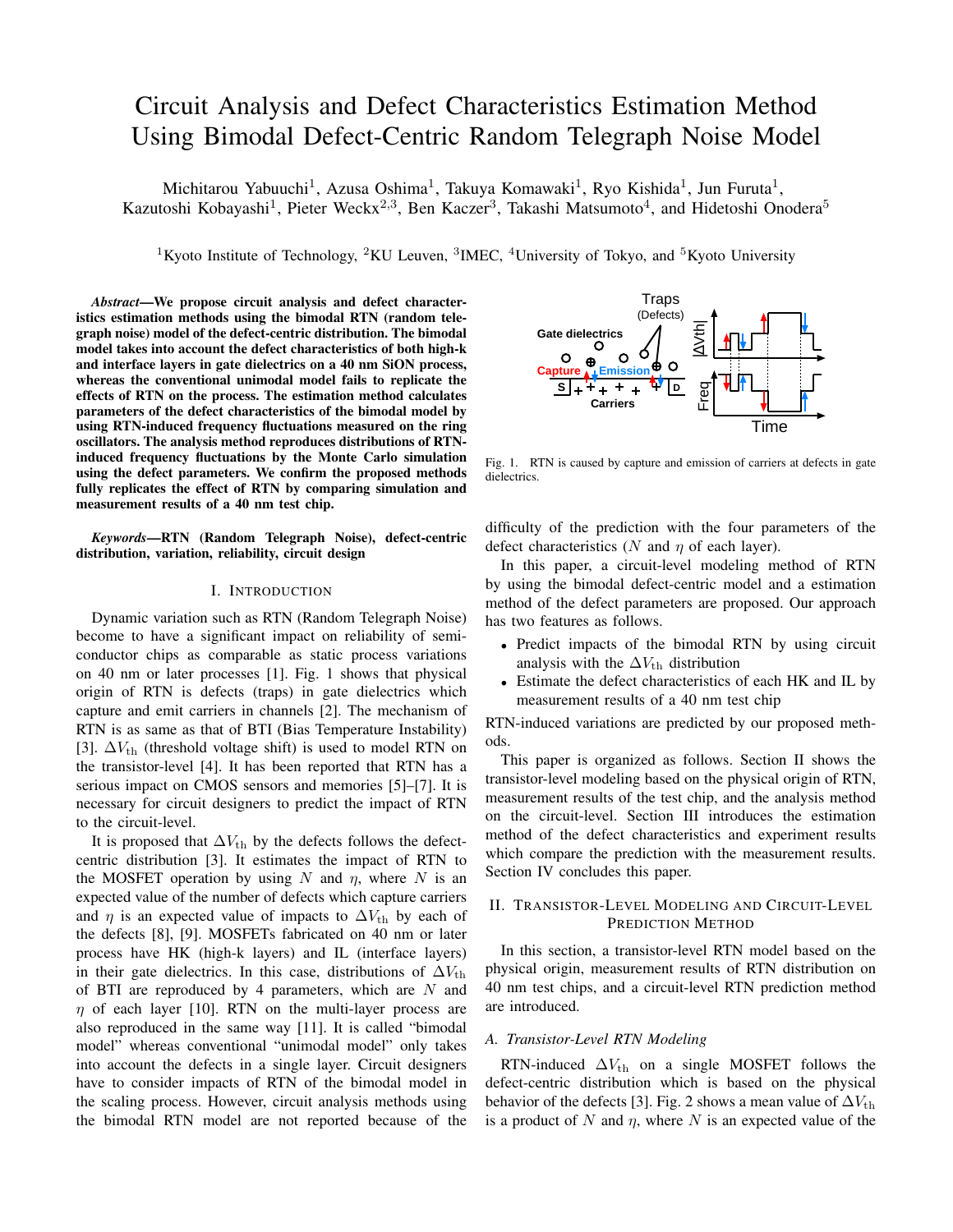number of the capturing defects and *η* is an expected value of  $\Delta V_{\text{th}}$  on each of the defects. *N* is expressed by Eq. (1) [12].

$$
N = LWD \tag{1}
$$

Where, *D* is a defect density which depends a fabricated process. *N* is proportional to the gate area *LW*, whereas *η* is inversely proportional to *LW* as shown in Eq. (2) [13].

$$
\eta = \frac{s}{LW} \tag{2}
$$

Where, *s* is a coefficient which is also a process parameter. The number of defects and  $\Delta V_{\text{th}}$  on each of the defects follow the Poisson and the exponential distribution, respectively. Therefore, the CDF (Cumulative Density Function) of  $\Delta V_{\text{th}}$ on MOSFETs is represented in Eq. (3).

$$
F_{N,\eta}(\Delta V_{\text{th}}) = \sum_{n=0}^{\infty} \frac{e^{-N} N^n}{n!} F_{n,\eta}(\Delta V_{\text{th}})
$$
 (3)

A mean value and a standard deviation of the defect-centric distribution are shown in Eqs. (4) and (5), respectively.

$$
\mu_{\Delta V_{th}} = N\eta \quad (= constant) \tag{4}
$$

$$
\sigma_{\Delta V_{\rm th}} = \sqrt{2N\eta^2} \quad (\propto 1/\sqrt{LW}) \tag{5}
$$

From those equation,  $\mu_{\Delta V_{th}}$  is constant although the size of MOSFETs shrinks. However,  $\sigma_{\Delta V_{th}}$  becomes larger with scaling. Therefore, the RTN-induced  $\Delta V_{th}$  is distributed wider range in the smaller devices. In other words, the impacts of RTN on the circuits become crucial with the downscaling.

Fig. 3 shows three types of gate dielectric materials and models of the defect-centric distribution. The unimodal defectcentric distribution shown in Eq. (3) accurately predicts the RTN effects in (a)  $SiO<sub>2</sub>/SiON$  and Poly-Si processes, but it is inapplicable in (b) Ultra thin HK/Poly-Si and (c) HKMG (high-k metal gate) processes [10]. RTN-induced  $\Delta V_{th}$  in (b) and (c) is characterized by two independent *N* and *η* attributed to the defects in the HK and the IL regions. The mean values of numbers of the defects in these regions are defined as  $N_{HK}$ and  $N_{\text{IL}}$ . The mean values of the impacts of RTN to  $\Delta V_{\text{th}}$ per defect to RTN are defined as  $η_{HK}$  and  $η_{IL}$ . A CDF of the bimodal defect-centric distribution is described as Eq. (6).

$$
F_{N_1,N_2,\eta_1,\eta_2}(\Delta V_{th}) = \sum_{n_1=0}^{\infty} \sum_{n_2=0}^{\infty} \frac{e^{-N_1} N_1^{n_1}}{n_1!} \frac{e^{-N_2} N_2^{n_2}}{n_2!} F_{n_1,n_2,\eta_1,\eta_2}(\Delta V_{th}) \tag{6}
$$

Note that subscripts 1 and 2 are corresponding to the HK and the IL. In this paper, the bimodal model is focused on.

#### *B. Measurement of RTN on Test Chip*

(∆*V*th) =

A method to measure RTN-induced frequency fluctuations on test chips and a method to evaluate the impact of RTN are explained in this section. The measurement results are used for the parameter estimation in Section III.

Fig. 4 shows the test structure which is a 7-stage RO (ring oscillator). The chip including the 840 ROs are fabricated in a 40 nm HK/Poly-Si process. The process has the HK region



Fig. 2. Prediction of RTN-induced  $\Delta V_{\text{th}}$  on a single MOSFET.

|                          | (a)             | Poly-Si                                                                  |       | (b)            | Poly-Si                                             |           | (c)            | ΜG                                                                                                                                                                             |    |  |
|--------------------------|-----------------|--------------------------------------------------------------------------|-------|----------------|-----------------------------------------------------|-----------|----------------|--------------------------------------------------------------------------------------------------------------------------------------------------------------------------------|----|--|
|                          |                 | $\overline{ }$<br>о<br>$\circ$<br>o<br>$\bullet$<br>$\bullet$<br>$\circ$ | 3iO2/ |                | $\circ \circ \circ \circ$<br>$\bullet$<br>$\bullet$ | <b>HK</b> |                | $\overline{\phantom{a}}$ $\overline{\phantom{a}}$ $\overline{\phantom{a}}$ $\overline{\phantom{a}}$ $\overline{\phantom{a}}$<br>۰<br>٠<br>$\sim$ 0.0<br>$\bullet$<br>$\bullet$ | HK |  |
|                          | S               | Si                                                                       | D     | S              | Si                                                  | D         | S              | Si                                                                                                                                                                             | D  |  |
| defect-centric<br>models | <b>Unimodal</b> |                                                                          |       | <b>Bimodal</b> |                                                     |           | <b>Bimodal</b> |                                                                                                                                                                                |    |  |
| measurement              |                 | No                                                                       |       |                | 40 nm                                               |           |                | 28 nm                                                                                                                                                                          |    |  |

Fig. 3. Dielectric materials and two models of defect-centric distribution, (a)  $SiO_2/Poly-Si$ , (b) Ultra thin HK/Poly-Si, and (c) HKMG processes [11].

and is corresponding to (b) in Fig. 3. The HK region is doped to optimize the gate work function [14]. The RTN effects are observed as frequency fluctuations on measurements of the ROs. The method that measures the ROs collects the data more efficiently than that of transistors. This approach has the disadvantage that it fails to directly obtain  $\Delta V_{\text{th}}$  of each of the transistors on ROs. However, our method proposed in Sec. III successfully estimates the characteristics of the transistors by the measurement data on ROs. Therefore, this method is chosen in this paper. Note that all measurement data are taken from a single chip to eliminate chip-to-chip process variations.

Fig. 5 shows the timing chart to measure the frequency fluctuation in a single RO. It periodically repeats oscillations and pauses. Embedded counters are used to measure the number of oscillations periodically during each oscillation period. The numbers of oscillations are dynamically fluctuated by RTNinduced  $\Delta V_{\text{th}}$ . The measurement conditions are as follows. The number of ROs is 840, the number of the measurements on a single RO is 9,024, the time of one cycle is  $\Delta t = 2.2$ ms, and the duration time is  $t_{\text{total}} = 20$  s. Those conditions are determined because of the limitation of our measurement facilities. The supply voltage is  $V_{dd} = 0.65$  V instead of nominal 1 V. Different frequencies are observed in a single RO at each cycle because of the RTN effects.

Eq. (7) is used to evaluate the RTN-induced frequency fluctuation.

$$
\frac{\Delta F}{F_{\text{max}}} = \frac{F_{\text{max}} - F_{\text{min}}}{F_{\text{max}}}
$$
(7)

Where,  $F_{\text{max}}$  and  $F_{\text{min}}$  are defined as the maximum and the minimum value among measured 9,024 frequencies, respectively.  $\Delta F/F_{\text{max}}$  in Eq. (7) represents the impact of RTN on the circuits.

Fig. 6 shows the measurement results of ∆*F/F*max. X and Y axes denote standard normal quantile and  $\Delta F/F_{\text{max}}$ ,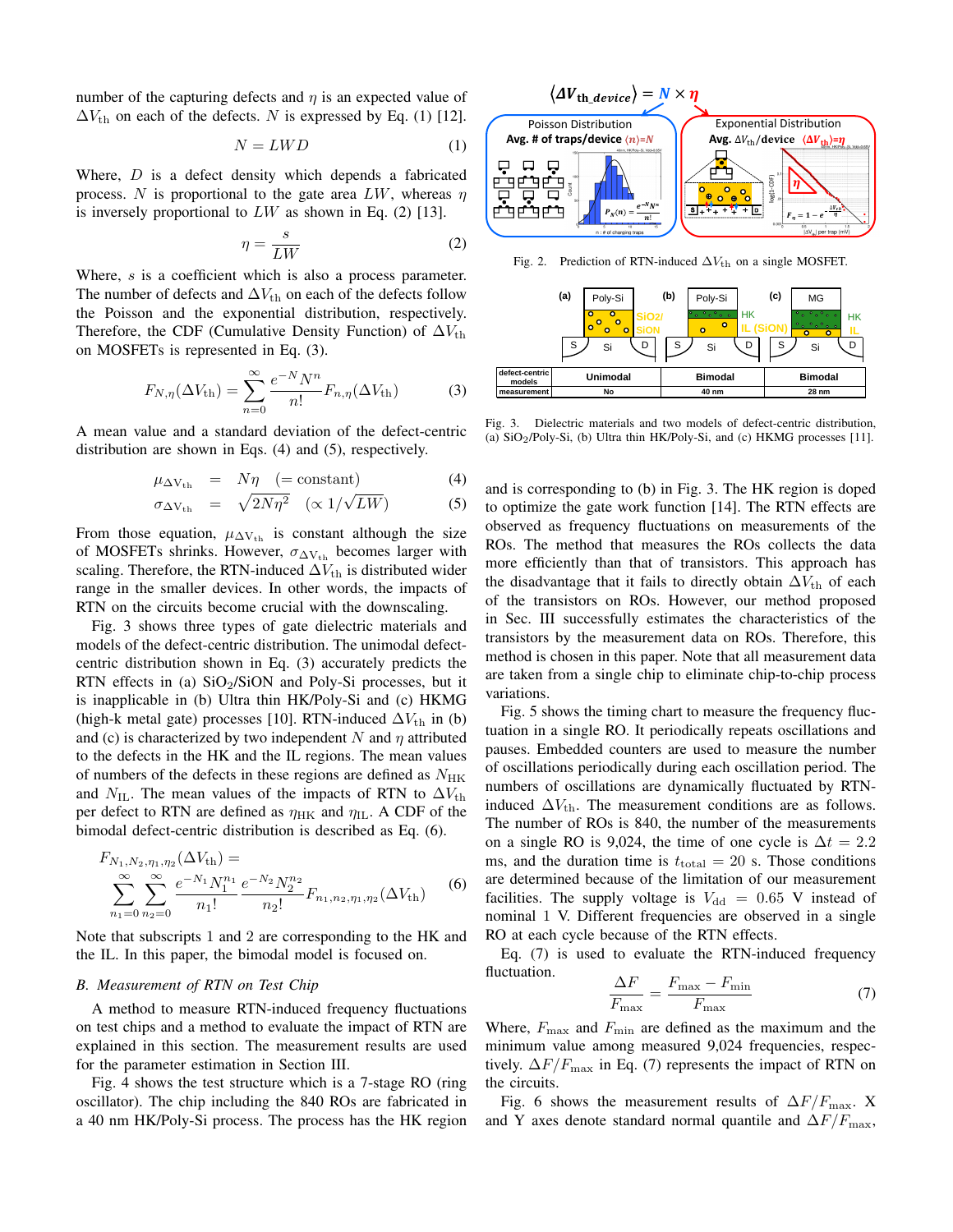

Fig. 4. Test structure to measure frequency fluctuation in 40 nm process.



Fig. 5. Timing chart to measure RTN-induced frequency fluctuation.

respectively. RTN fluctuates the frequencies by 8*.*61% on 840 ROs. The frequencies of ROs are estimated to fluctuate 50% at the  $+6\sigma$  point, if they follows the log-normal distribution. Practically, this estimation is inaccurate because the RTNinduced  $\Delta V_{\text{th}}$  follows the defect-centric distribution.

#### *C. Circuit-Level RTN Prediction*

To predict the RTN effects on the circuit-level, it is necessary that circuit simulation analyses with netlists including RTN-induced  $\Delta V_{\text{th}}$ . The values of  $\Delta V_{\text{th}}$  are calculated by the transistor-level RTN model with the device characteristics. The distribution of the RTN effects is reproduced by a Monte Carlo analysis with such netlists.

Our goal is to replicate a distribution of the frequency fluctuations on measured ROs. Therefore, the device characteristics of the fabricated chip should be obtained. The RTN-induced  $\Delta V_{\text{th}}$  assumes to follow the bimodal defect-centric distribution because the chip is fabricated in the 40 nm SiON process. From this, it is necessary to estimate these four parameters,  $N_{HK}$ ,  $N_{IL}$ ,  $\eta_{HK}$ , and  $\eta_{IL}$ .

### III. ESTIMATION OF DEFECT CHARACTERISTICS AND RTN CIRCUIT ANALYSIS

In this section, a method to estimate four defect characteristics of the bimodal defect-centric distribution from the measurement results of 840 ROs on the test chip are explained. We confirm that simulation results analyzed by using the parameters are matched with the measurement results

Fig. 7 shows an overview of algorithm to estimate the defect characteristics. Vectors of the threshold voltage shifts  $\Delta V_{\text{th}}$  is calculated by using the bimodal defect-centric distribution with vectors of the defect characteristics  $\hat{c}_i$  =  $(N_{HK}, i, N_{IL}, i, \eta_{HK}, i, \eta_{IL}, i)$ .  $\Delta V_{th}$  is converted to vectors of the frequency fluctuations ∆*F*ˆ sim*/F*max by using sensitivities from prior circuit simulations. The KS test (Kolmogorov-Smirnov test) is performed between ∆*F*ˆ sim*/F*max and the measure data  $\Delta F_{\rm meas}/F_{\rm max}$ . The loops are repeated with manipulating  $\hat{c}_i$  by the DS method (Downhill Simplex Method) until the probability value  $p_i$  from KS tests exceed  $p_{th}$  or the number of iterations exceed a limitation value  $i_{MAX}$ . More details are introduced in later parts.



Fig. 6. Distribution of ∆*F/F*max of ring oscillators on 40 nm process.



Fig. 7. Algorithm to estimate defect characteristics.

#### *A. Analysis of Sensitivity of Frequency Fluctuation to Threshold Voltage Shift*

Prior to the descriptions of the algorithm in Fig. 7, the sensitivity analyses of  $\Delta F/F_{\text{max}}$  to  $\Delta V_{\text{th}}$  is introduced. It is necessary to obtain the effect of RTN to circuit frequencies, nevertheless the circuit simulations take a lot of time. Therefore, the sensitivity is analyzed for efficient execution of the algorithm.

The relation between  $\Delta F/F_{\text{max}}$  of ROs and  $\Delta V_{\text{th}}$  on each of the MOSFETs is introduced. The frequency fluctuations by the MOSFETs  $\Delta F_i$  are expressed as Eq. (8).

$$
\Delta F_i \approx k_i \Delta V_{\text{th},i} \tag{8}
$$

Where,  $\Delta V_{th,i}$  and  $k_i$  are the threshold voltage shift on the MOSFET and the sensitivity of  $\Delta F_i$  to  $\Delta V_{th,i}$ , respectively. The sensitivity is changed by the supply voltage, the circuit structure, and so on. However, the sensitivities of each stage in ROs are assumed to be the same because the inverters are connected serially.  $\Delta F/F_{\text{max}}$  is described as Eq. (9).

$$
\Delta F/F_{\text{max}} = \frac{1}{F_{\text{max}}} \sum \Delta F_{\text{INV},i} \qquad (9)
$$

$$
= \frac{1}{F_{\text{max}}} \sum (k_{\text{n}} \Delta V_{\text{thn},i} + k_{\text{p}} \Delta V_{\text{thp},i})
$$

Where,  $\Delta F_{\text{INV},i}$ ,  $k_{\text{n}}$ ,  $k_{\text{p}}$ ,  $\Delta V_{\text{thn},i}$ , and  $\Delta V_{\text{thp},i}$  are the frequency fluctuations on each of the stages, the sensitivities on the single N/PMOSFETs, and  $\Delta V_{\text{th}}$  on *i*th N/PMOSFETs,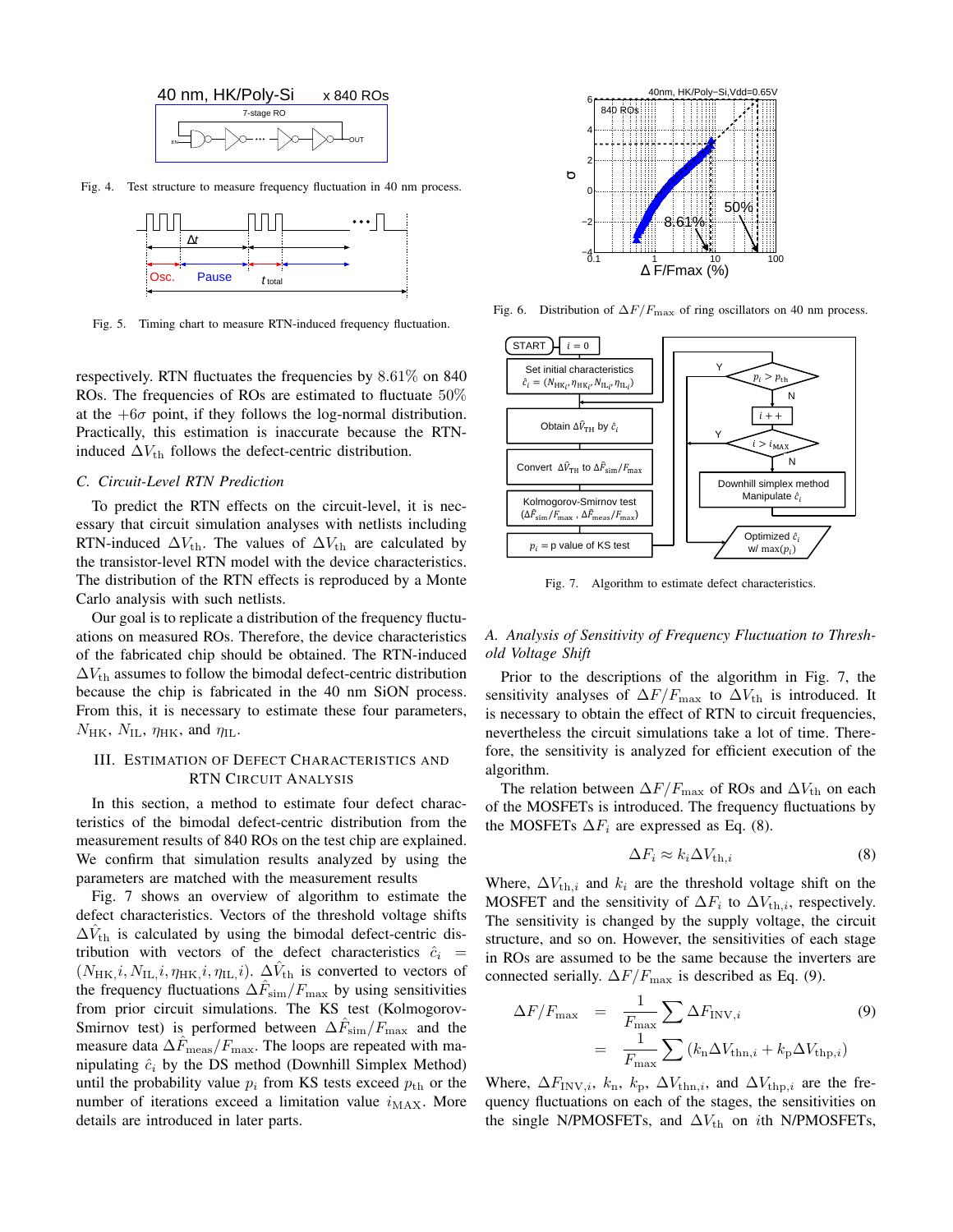

Fig. 8. Threshold voltage shift of each MOSFET (dvthn,*i* and dvthp,*i*) and sensitivity of NMOS and PMOS (*k*n and *k*p).

TABLE I SIMULATION CONDITION.

| Tr. model      | 40 nm HK/Poly-Si Standard |  |  |  |  |  |
|----------------|---------------------------|--|--|--|--|--|
| Cell Size      | N/PMOS $L/W = 44/88$      |  |  |  |  |  |
| Supply Voltage | $0.65$ V                  |  |  |  |  |  |

respectively. Fig. 8 depicts  $k_n$ ,  $k_p$ ,  $\Delta V_{\text{thn},i}$ , and  $\Delta V_{\text{thp},i}$ . Note that delvto is the parameter of  $\Delta V_{\text{th}}$  in BSIM. Hence,  $\Delta F/F_{\text{max}}$  can be calculated by  $\Delta V_{\text{th}}$  if  $k_{\text{n}}$  and  $k_{\text{p}}$  of the circuits are already known.

Fig. 9 shows the simulation structure (the RO). It replicates the measurement circuit shown in Sec. II except the NAND is replaced by the inverter. The simulation conditions are summarized in Table I.  $|\Delta V_{th}|$  of a single N/PMOSFET in the RO is sweeped from 0 to 5 mV. Note that the impacts of RTN on  $\Delta V_{\text{th}}$  are assumed to a few mV order ranges in the 40 nm process.  $\Delta V_{\text{th}}$  of each of the MOSFETs are shifted in order to match the measurement and simulation results.

Fig. 10 shows analysis results. X and Y axes denote  $|\Delta V_{\text{th}}|$ and  $\Delta F/F_{\text{max}}$ , respectively. Both results follow linear functions. Discrete fluctuations are caused by the SPICE model. Fitting functions of the results are expressed as Eqs. (10, 11).

$$
f(\Delta V_{\text{thn}}) = 0.7719 \times \Delta V_{\text{thn}} \tag{10}
$$

$$
g(\Delta V_{\rm thp}) = 1.782 \times \Delta V_{\rm thp}
$$
 (11)

Asymptotic standard errors are 0.589% and 0.265%, respectively. The defect characteristics is estimated with those approximations.

## *B. Set Initial Vector of Defect Characteristics*

The details of the vectors of the defect characteristics  $\hat{c}_i$ are introduced. Each of the defects has four parameters,  $N_{HK}$ ,  $\eta_{HK}$ ,  $N_{IL}$ , and  $\eta_{IL}$ . In this method, a  $5 \times 4$  matrix is made as the initial simplex. Each of the vertexes is  $\hat{c}_i$ .

The initial  $\hat{c}_i$  are defined as follows to converge computation.

- 1) Read  $\mu_{\Delta V_{th}}$  (mean values of  $\Delta V_{th}$ ) from the measurement results
- 2) Determine provisional values of the defect characteristics

 $\mu_{\Delta V_{th}}$  is read by Fig. 6. When  $\Delta V_{\text{thn},i} = \Delta V_{\text{thp},i} = \mu_{\Delta V_{th}}$ , then  $\Delta F/F_{\text{max}} = \mu_{\Delta F/F_{\text{max}}}$  in Eq. (9). In this case,  $\mu_{\Delta V_{\text{th}}}$  is



Fig. 9. Simulation structure.



Fig. 10. Sensitivity of frequency fluctuation to threshold voltage shift.

expressed as Eq. (12).

$$
\mu_{\Delta V_{\rm th}} = \mu_{\Delta F/F_{\rm max}}/i \times (k_{\rm n} + k_{\rm p})
$$
 (12)

As shown in the section II, in the defect-centric distribution,  $\mu_{\Delta V_{th}}$  and  $\sigma_{\Delta V_{th}}$  are formulated in Eq. (4,5), respectively. If  $\mu_{\Delta V_{th}}$  is the sum of the mean values of  $\Delta V_{th}$  on the HK and the IL,  $\mu_{\Delta V_{th,HK}}$  and  $\mu_{\Delta V_{th,IL}}$ , respectively, Eq. (13) is established.

$$
\mu_{\Delta V_{th}} = \mu_{\Delta V_{th,HK}} + \mu_{\Delta V_{th,LL}} \tag{13}
$$
\n
$$
= N_{HK} \eta_{HK} + N_{LL} \eta_{LL} \tag{13}
$$

Where,  $\mu_{\Delta V_{th,HK}}$ :  $\mu_{\Delta V_{th,IL}} = 1 : 1$  is assumed. Empirically, the values of  $N_{HK}$  and  $\eta_{IL}$  are a digit and a few mV order. The initial vertexes (provisional values of the defect characteristics) are calculated in the above conditions.

*C. Obtain Vectors of Threshold Voltage Shift and Frequency Fluctuation*

The details of the vectors of the threshold voltage shifts  $\Delta V_{\text{th}}$  is explained.  $\Delta V_{\text{th}}$  is obtained by calculating  $840 \times n_{\text{tr}}$ times of  $\Delta V_{\text{th}}$  with the defect-centric distribution  $\hat{c}$ , where  $n_{\rm tr}$  = 14 is the number of MOSFETs in the RO.  $\Delta \hat{V}_{\rm th}$ reproduces the RTN-induced  $\Delta V_{\text{th}}$  of each of the MOSFETs. In this method, the defect characteristics of the N/PMOSFETs are assumed to be equivalent. However, it has been reported that the characteristics of N/PMOSFETs are different. This is a subject of future investigation.

The details of the vectors of the frequency fluctuations  $\Delta \hat{F}_{sim}/F_{max}$  is introduced. The measurement results are incomparable with  $\Delta \hat{V}_{\text{th}}$  because those are data of the values of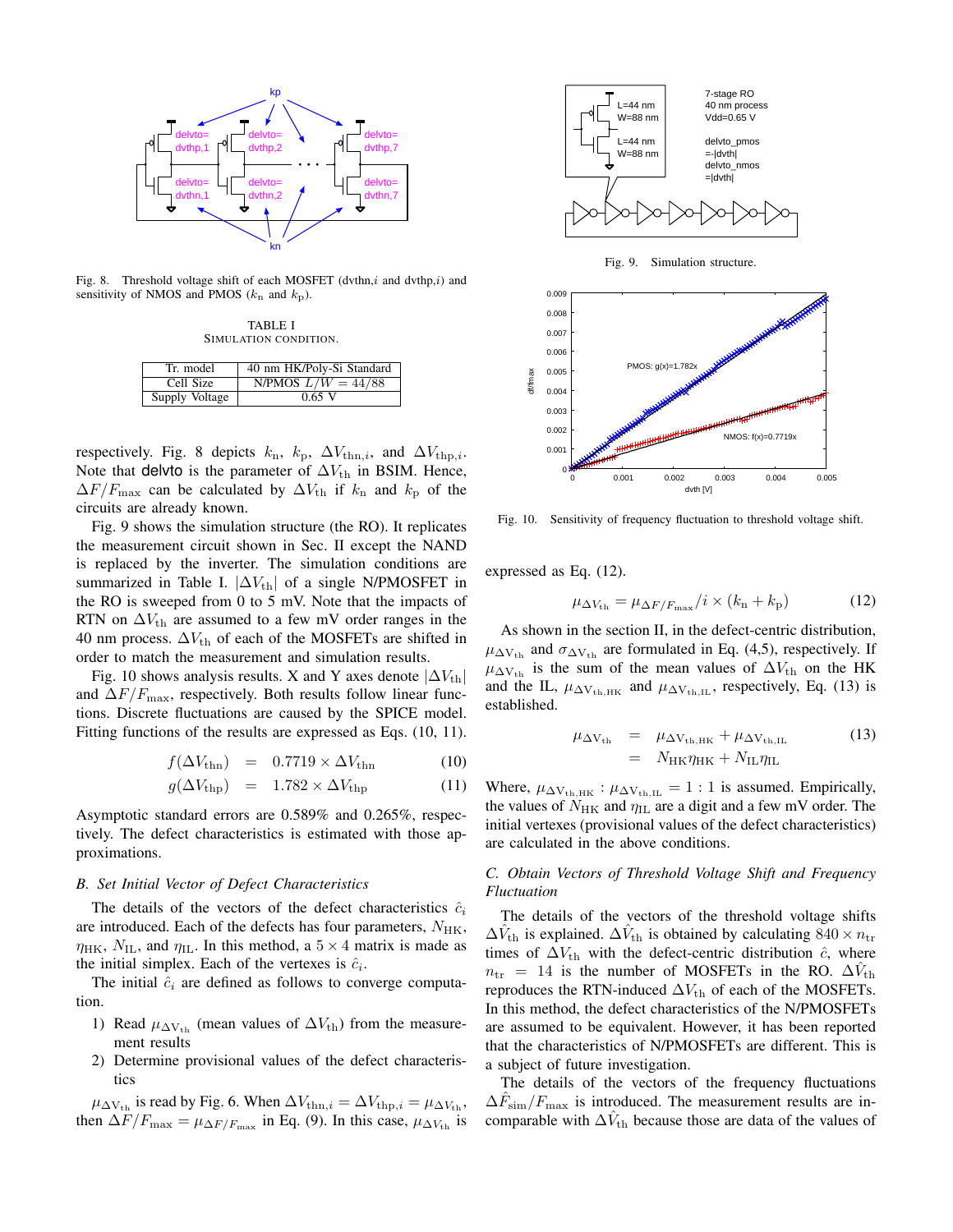frequencies. Therefore,  $\Delta \hat{V}_{\text{th}}$  is converted to  $\Delta \hat{F}_{\text{sim}}/F_{\text{max}}$  by using Eq. (9) with  $k_n$  and  $k_p$  obtained by the prior analyses.

## *D. Perform Kolmogorov-Smirnov Test Using Vector of Frequency Fluctuation and Measurement Data*

The two-sample KS test determines that two samples are similar or not. It is the hypothesis test that evaluates the difference between CDFs of the distributions of the two sample data vectors over the range of *x* in each of the set. The test uses the value in Eq. (14) which is the maximum absolute difference between the CDFs of the distributions of the two vectors.

$$
D^* = \max_x(|\hat{P}_1(x) - \hat{P}_2(x))
$$
\n(14)

Where,  $\hat{P}_1(x)$  and  $\hat{P}_2(x)$  are the proportions of  $x_1$  and  $x_2$ values less than or equal to  $x$ , respectively. In the test, the decision to reject the null hypothesis "two data are from the same continuous distribution" is based on comparing the *p<sup>i</sup>* value with the significance-level. If  $p_i$  is larger than the significancelevel, two samples are assumed to have the most similar distribution. The tests are performed using ∆*F*ˆmeas*/F*max and  $\Delta \hat{F}_{sim}/F_{max}$ , then  $p_i$  for  $\hat{c}_i$  are identified.

### *E. Manipulate Vector of Defect Characteristics by Downhill Simplex Method*

The DS method is one of the solutions for optimization problems of multidimensional variables. In this method, the minimum value of the objective function is achieved by manipulating vertexes of the simplex repeatedly. The method has four ways of the standard manipulation called reflection, expansion, reduction, and contraction.  $(N + 1)$ -dimensional simplex is used for the *N*-dimensional function, hence, 5 dimensional simplex is set. The vertexes and the function values are  $\hat{c}_i$  and  $1 - p_i$ , respectively. Therefore, the simplex consists of a  $4 \times 5$  matrix.

The convergence condition is  $1 - p_i < p_{\text{th}}$ . Added to this,  $i<sub>MAX</sub>$  is the maximum iteration. If any  $1-p_i$  does not exceed  $p_{\text{th}}$ ,  $\hat{c}_i$  with the maximum  $1-p_i$  is regarded as the estimation result.

## *F. Estimation Results of Defect Characteristics and Prediction of RTN Effect*

The distribution of RTN-induced frequency fluctuations are reproduced by the Monte Carlo simulation with the defect characteristics obtained by the method proposed in this section.

The estimation result is  $(N_{HK}, \eta_{HK}, N_{IL}, \eta_{IL}) = (4.00,$ 0.121 mV, 0.142, 3.17 mV). Conditions of the estimation are  $p_{\text{th}} = 99\%$  and  $i_{\text{MAX}} = 1000$ . The circuits and conditions are as same as those shown in Fig. 9 and Table I.  $\Delta V_{\text{th}}$  is calculated by the defect-centric distribution with the result. The distribution of the frequency fluctuations are analyzed by 840 times Monte Carlo circuit simulations.

Figs. 11 and 12 shows the distributions of measured  $\Delta \hat{F}_{\text{meas}}/F_{\text{max}}$  and predicted  $\Delta \hat{F}_{\text{sim}}/F_{\text{max}}$  by the estimated *c*ˆ, respectively. X and Y axes are ∆*F/F*max and standard normal quantile, respectively. Matching between the results is confirmed.

#### IV. CONCLUSION

We propose the circuit analysis method using the bimodal defect-centric distribution on the 40 nm SiON process and the method to estimate the defect characteristics. The RTNinduced variations should be taken into account, but the conventional unimodal model is fails to replicate the effects on 40 nm or later processes. The proposed method uses the bimodal model which has the parameters corresponding to two dielectric layers. To predict the distribution of the RTNinduced frequency fluctuations, the method to estimate the defect characteristics by the measurement data is proposed. The RTN-induced variations on the test chip are accurately reproduced by using the Monte Carlo analysis.

#### **REFERENCES**

- [1] B. Kaczer, J. Franco, P. J. Roussel, G. Groeseneken, T. Chiarella, N. Horiguchi, and T. Grasser, "Extraction of the Random Component of Time-Dependent Variability Using Matched Pairs," *IEEE Electron Device Letters*, vol. 36, no. 4, pp. 300–302, April 2015.
- [2] T. Matsumoto, K. Kobayashi, and H. Onodera, "Impact of random telegraph noise on CMOS logic circuit reliability," in *IEEE CICC*, Sept. 2014, pp. 1–8.
- [3] B. Kaczer, T. Grasser, P. Roussel, J. Franco, R. Degraeve, L. A. Ragnarsson, E. Simoen, G. Groeseneken, and H. Reisinger, "Origin of nbti variability in deeply scaled pfets," in *IEEE IRPS*, 2010, pp. 26–32.
- [4] K. Ito, T. Matsumoto, S. Nishizawa, H. Sunagawa, K. Kobayashi, and H. Onodera, "The Impact of RTN on Performance Fluctuation in CMOS Logic Circuits," in *IRPS*, Apr. 2011, pp. CR.5.1–CR.5.4.
- [5] K. H. Joo, C. R. Moon, S. N. Lee, X. Wang, J. K. Yang, I. S. Yeo, D. Lee, O. Nam, U. I. Chung, J. T. Moon, and B. I. Ryu, "Novel Charge Trap Devices with NCBO Trap Layers for NVM or Image Sensor," in *IEDM*, Dec 2006, pp. 1–4.
- [6] H. Kurata, K. Otsuga, A. Kotabe, S. Kajiyama, T. Osabe, Y. Sasago, S. Narumi, K. Tokami, S. Kamohara, and O. Tsuchiya, "Random Telegraph Signal in Flash Memory: Its Impact on Scaling of Multilevel Flash Memory Beyond the 90-nm Node," *IEEE JSSC*, vol. 42, no. 6, pp. 1362–1369, June 2007.
- [7] M. Yamaoka, H. Miki, A. Bansal, S. Wu, D. J. Frank, E. Leobandung, and K. Torii, "Evaluation methodology for random telegraph noise effects in SRAM arrays," in *IEDM*, Dec 2011, pp. 32.2.1–32.2.4.
- [8] B. Kaczer, C. Chen, P. Weckx, P. Roussel, M. Toledano-Luque, J. Franco, M. Cho, J. Watt, K. Chanda, G. Groeseneken, and T. Grasser, "Maximizing reliable performance of advanced cmos circuits—a case study," in *IEEE IRPS*, June 2014, pp. 2D.4.1–2D.4.6.
- [9] A. Oshima, P. Weckx, B. Kaczer, K. Kobayashi, and T. Matsumoto, "Impact of Random Telegraph Noise on Ring Oscillators Evaluated by Circuit-level Simulations," in *ICICDT*, June 2015.
- [10] P. Weckx, B. Kaczer, C. Chen, J. Franco, E. Bury, K. Chanda, J. Watt, P. J. Roussel, F. Catthoor, and G. Groeseneken, "Characterization of time-dependent variability using 32k transistor arrays in an advanced HK/MG technology," in *IRPS*, 2015, pp. 3B.1.1–3B.1.6.
- [11] A. Oshima, T. Komawaki, K. Kobayashi, R. Kishida, P. Weckx, B. Kaczer, T. Matsumoto, and H. Onodera, "Physical-Based RTN Modeling of Ring Oscillators in 40-nm SiON and 28-nm HKMG by Bimodal Defect-Centric Behaviors," in *SISPAD*, Sept. 2016, pp. 327– 330.
- [12] M. Toledano-Luque, B. Kaczer, J. Franco, P. Roussel, T. Grasser, T. Hoffmann, and G. Groeseneken, "From mean values to distributions of BTI lifetime of deeply scaled FETs through atomistic understanding of the degradation ," in *VLSIT*, June 2011, pp. 152–153.
- [13] K. Takeuchi, T. Nagumo, S. Yokogawa, K. Imai, and Y. Hayashi, "Single-charge-based modeling of transistor characteristics fluctuations based on statistical measurement of RTN amplitude," in *VLSIT*, June 2009, pp. 54–55.
- [14] H. Nakamura, Y. Nakahara, N. Kimizuka, T. Abe, I. Yamamoto, T. Fukase, T. Nakayama, K. Taniguchi, K. Masuzaki, K. Uejima, T. Iwamoto, T. Tatsumi, and K. Imai, "55nm CMOS Technology for Low Standby Power/Generic Applications Deploying the Combination